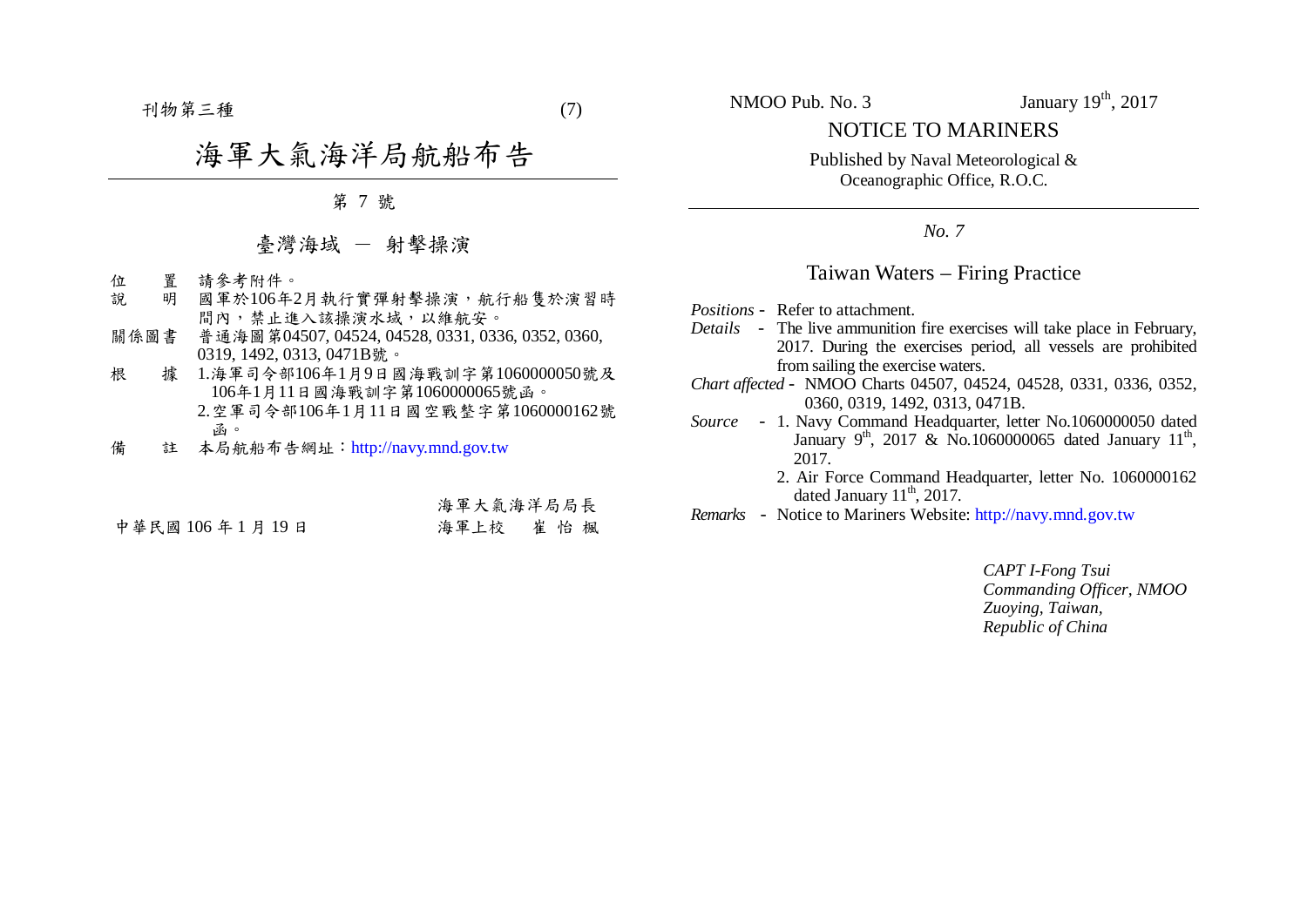| 日期<br>Date    |                                                                                                                                                                                                                                                                                                                                                                                                                                                                                                                                                                                                                                                                                              |                                                                                                                                                 | 起訖時間<br><b>Time</b>    | 點 位 Position                                                                                                                                                                                                                                                                |  |  |
|---------------|----------------------------------------------------------------------------------------------------------------------------------------------------------------------------------------------------------------------------------------------------------------------------------------------------------------------------------------------------------------------------------------------------------------------------------------------------------------------------------------------------------------------------------------------------------------------------------------------------------------------------------------------------------------------------------------------|-------------------------------------------------------------------------------------------------------------------------------------------------|------------------------|-----------------------------------------------------------------------------------------------------------------------------------------------------------------------------------------------------------------------------------------------------------------------------|--|--|
|               |                                                                                                                                                                                                                                                                                                                                                                                                                                                                                                                                                                                                                                                                                              |                                                                                                                                                 |                        | <b>WGS84</b>                                                                                                                                                                                                                                                                |  |  |
|               | $1060202 - 1060203$<br>$1060206 - 1060210$<br>$1060213 - 1060217$<br>$1060220 - 1060224$                                                                                                                                                                                                                                                                                                                                                                                                                                                                                                                                                                                                     | Feb. $2^{nd}$ - $3^{rd}$ , 2017<br>Feb. $6^{th}$ - $10^{th}$ , 2017<br>Feb. $13^{th}$ - $17^{th}$ , 2017<br>Feb. $20^{th}$ - $24^{th}$ , 2017   | 0800-1700              | A: 25°27'54.0"N, 122°00'30.0"E<br>B: 25°27'54.0"N, 122°12'30.0"E<br>$C: 25^{\circ}19'54.0''N \cdot 122^{\circ}12'30.0''E$<br>$D: 25^{\circ}19'54.0''N \cdot 122^{\circ}00'30.0''E$<br>危險中心點(Dangerous central point):<br>25°23'54.0"N, 122°06'30.0"E                        |  |  |
| (A)           | ◎海軍對海(空)實彈射擊操演 (The live ammunition fire exercises of sea (airspace))<br>演習區域(Exercise area)<br>:上述四點位置連線圍成之區域。<br>The exercise area bounded by straight lines joining the above four points.<br>危險區域(Dangerous area): 上述危險中心點, 半徑7浬所涵蓋之範圍。<br>The dangerous area is centered at the above dangerous central point with a<br>radius of 7 nautical miles.<br>空域管制高度(Elevation):-120~4,000呎(Ft.)                                                                                                                                                                                                                                                                                               |                                                                                                                                                 |                        |                                                                                                                                                                                                                                                                             |  |  |
|               | $1060202 - 1060203$<br>$1060206 - 1060210$<br>$1060213 - 1060218$<br>$1060220 - 1060224$                                                                                                                                                                                                                                                                                                                                                                                                                                                                                                                                                                                                     | Feb. $2^{nd}$ - $3^{rd}$ , 2017<br>Feb. $6^{th}$ - $10^{th}$ , 2017<br>Feb. $13^{th}$ - $18^{th}$ , 2017<br>Feb. $20^{th}$ - $24^{th}$ , $2017$ | 0800-1700              | A: 23°39'54.0"N, 119°05'29.0"E<br>B: 23°39'54.0"N, 119°15'29.0"E<br>$C: 23°29'54.0"N \cdot 119°15'29.0"E$<br>D: 23°29'54.0"N, 119°05'29.0"E<br>危險中心點(Dangerous central point):<br>23°34'54.0"N, 119°10'29.0"E                                                               |  |  |
| (B)           | ◎海軍對海(空)實彈射擊操演 (The live ammunition fire exercises of sea (airspace))<br>演習區域(Exercise area)<br>:上述四點位置連線圍成之區域。<br>The exercise area bounded by straight lines joining the above four points.<br>危險區域(Dangerous area): 上述危險中心點, 半徑10浬所涵蓋之範圍。<br>The dangerous area is centered at the above dangerous central point with a<br>radius of 10 nautical miles.<br>空域管制高度(Elevation): 0~12,000呎(Ft.)                                                                                                                                                                                                                                                                                              |                                                                                                                                                 |                        |                                                                                                                                                                                                                                                                             |  |  |
|               | $1060202 - 1060203$<br>$1060206 - 1060210$<br>$1060213 - 1060218$<br>$1060220 - 1060224$                                                                                                                                                                                                                                                                                                                                                                                                                                                                                                                                                                                                     | Feb. $2^{nd}$ - $3^{rd}$ , 2017<br>Feb. $6^{th}$ - $10^{th}$ , 2017<br>Feb. $13^{th}$ - $18^{th}$ , 2017<br>Feb. $20^{th}$ - $24^{th}$ , $2017$ | 0700-2200              | 23°18'18.0"N, 119°20'33.0"E<br>$6.502 \pm 2.622$                                                                                                                                                                                                                            |  |  |
| $\circled{C}$ | ◎空軍對海(空)實彈射擊操演 (The live ammunition fire exercises of sea (airspace))<br>演習區域(Exercise area) : (1)以上述點位為中心,半徑2.6浬所涵蓋之範圍。<br>The exercise area is centered at the above position with a radius of $2.6$<br>nautical miles.<br>(2)以上述點位為中心,半徑6.5浬所涵蓋之範圍《除去0°至180°所涵蓋之範<br>圍及半徑大於2.6浬之範圍》。<br>The exercise area is centered at the above position with a radius of 6.5<br>nautical miles $\langle$ The area from 0° to 180° clockwise and the radius of more<br>than 2.6 nautical miles is excluded $\rangle$ .<br>危險區域(Dangerous area): 上述點位半徑6.5浬所涵蓋之範圍。<br>The dangerous area is centered at the above position with a radius of 6.5<br>nautical miles.<br>空域管制高度(Elevation): 0~15,000呎(ft.) |                                                                                                                                                 |                        |                                                                                                                                                                                                                                                                             |  |  |
| $\circled{D}$ | $1060202 - 1060203$<br>$1060206 - 1060210$<br>$1060213 - 1060218$<br>$1060220 - 1060224$                                                                                                                                                                                                                                                                                                                                                                                                                                                                                                                                                                                                     | Feb. $2^{nd}$ - $3^{rd}$ , 2017<br>Feb. $6^{th}$ - $10^{th}$ , 2017<br>Feb. $13^{th}$ - $18^{th}$ , 2017<br>Feb. $20^{th}$ - $24^{th}$ , 2017   | 0700-1200<br>1400-1700 | $A: 23^{\circ}43'00.0''N \cdot 122^{\circ}05'00.0''E$<br>B: 23°43'00.0"N, 122°38'00.0"E<br>$C: 23^{\circ}20'00.0''N \cdot 122^{\circ}38'00.0''E$<br>$D: 23^{\circ}00'00.0''N \cdot 122^{\circ}05'00.0''E$<br>危險中心點(Dangerous central point):<br>23°26'30.0"N, 122°21'30.0"E |  |  |
|               | ◎空軍對海(空)實彈射擊操演 (The live ammunition fire exercises of sea (airspace))<br>演習區域(Exercise area)<br>:上述四點位置連線圍成之區域。<br>The exercise area bounded by straight lines joining the above four points.<br>危險區域(Dangerous area):上述危險中心點,半徑31浬所涵蓋之範圍。<br>The dangerous area is centered at the above dangerous central point with a<br>radius of 31 nautical miles.<br>: $0 \sim 30,000 \, \mathcal{R}(Ft.)$<br>空域管制高度(Elevation)                                                                                                                                                                                                                                                                       |                                                                                                                                                 |                        |                                                                                                                                                                                                                                                                             |  |  |